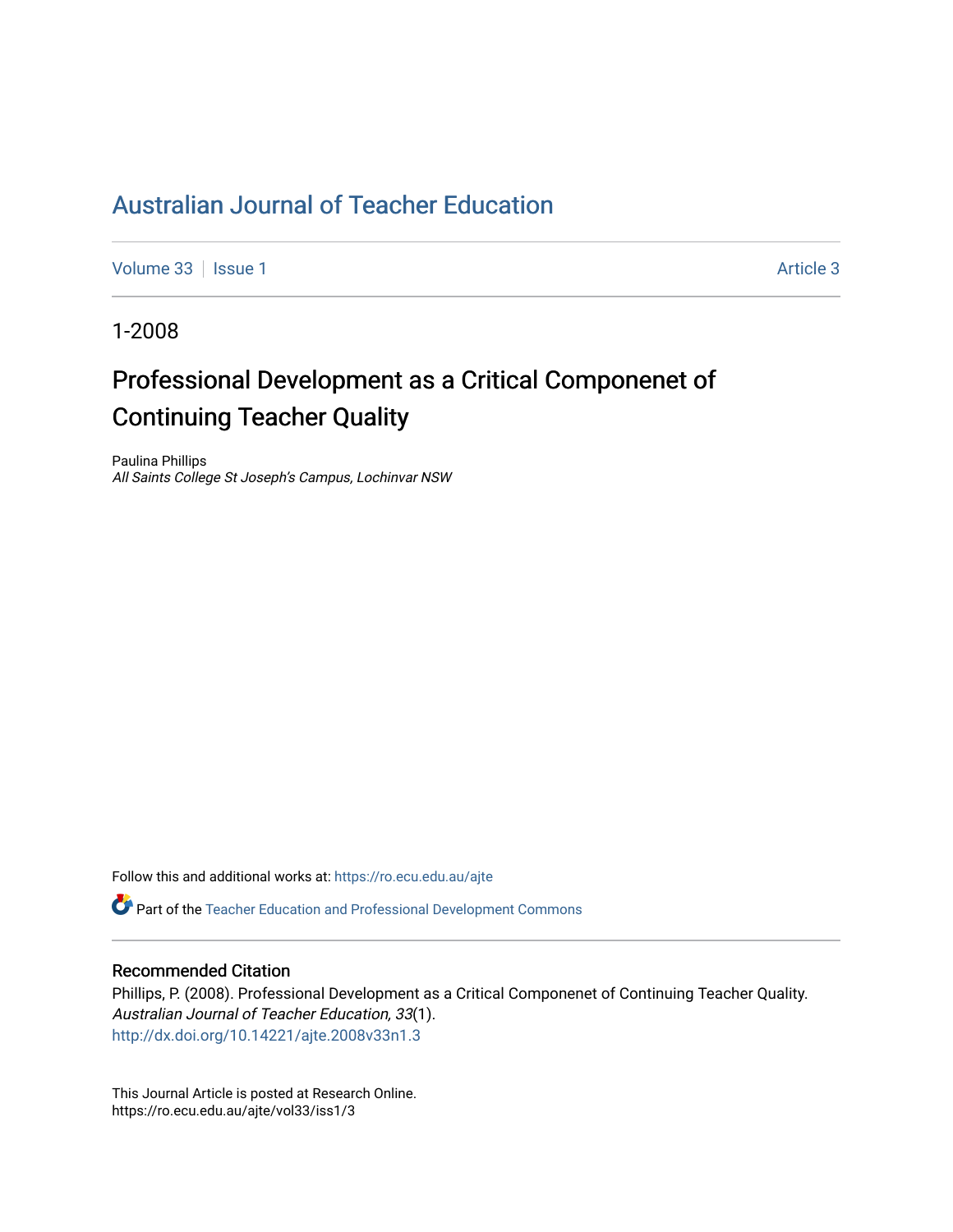## **[Australian Journal of Teacher Education](http://ro.ecu.edu.au/ajte)**

[Volume 33](http://ro.ecu.edu.au/ajte/vol33) | [Issue 1](http://ro.ecu.edu.au/ajte/vol33/iss1) [Article 3](http://ro.ecu.edu.au/ajte/vol33/iss1/3)

2008

# Professional Development as a Critical Componenet of Continuing Teacher Quality

Paulina Phillips *All Saints College St Joseph's Campus, Lochinvar NSW*

Recommended Citation

Phillips, P. (2008). Professional Development as a Critical Componenet of Continuing Teacher Quality. *Australian Journal of Teacher Education, 33*(1). <http://dx.doi.org/10.14221/ajte.2008v33n1.3>

This Journal Article is posted at Research Online. http://ro.ecu.edu.au/ajte/vol33/iss1/3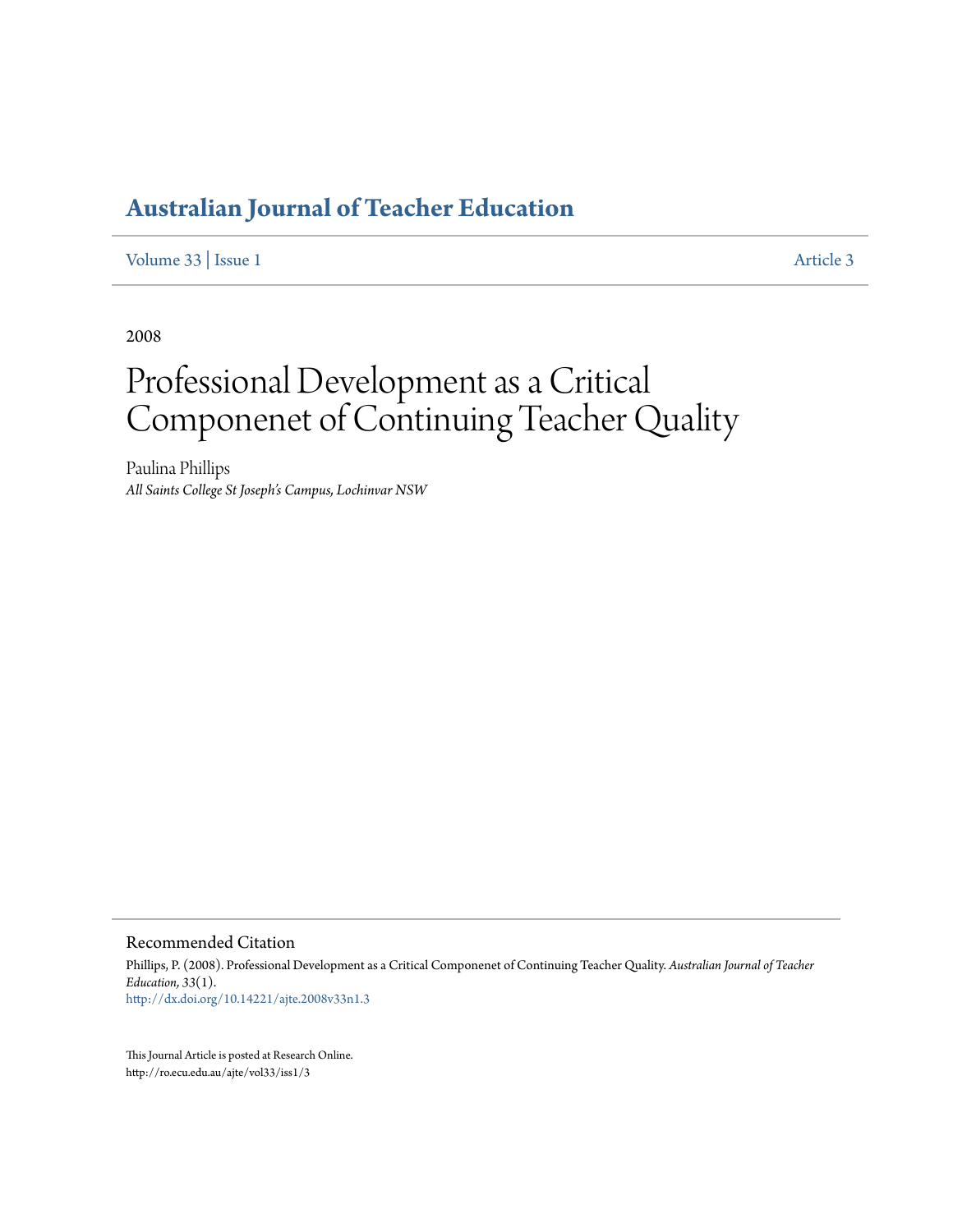### **PROFESSIONAL DEVELOPMENT AS A CRITICAL COMPONENT OF CONTINUING TEACHER QUALITY**

### Paulina Phillips All Saints College St Joseph's Campus, Lochinvar NSW

*Abstract: Professional Development is critical for improving and maintaining teacher quality and the effect flows on into the classroom. Factors influencing the success of Professional Development activities include potential for workplace change, the diverse effect and understanding of adult learning principles, subject specificity, effective mentoring and the relevance of the presented material. Relevant Professional Development plays a major role in school reform and mentoring programs including new teacher induction and can enhance the benefits of sharing expertise between generations.*

### **Introduction**

It has long been recognised that the most important thing a teacher can do is continue to learn. The American Federation of Teachers recognises that "continuous, high quality Professional Development is essential to [that] nation's goal of high standards of learning for every child" (AFT, 2002) and more importantly, the Australian Government Department of Education, Science and Training, states that the Government's key priority in schooling is to raise the "quality, professionalism and status of teachers and school leaders". (DEST, 2000) To that end in 2000 the Australian Government Quality Teaching Program was established. The aim of the program is to provide Professional Development to teachers Australia wide. After review the program was deemed successful and funded for a further four years to 2009. The need for quality Professional Development for teachers is recognised at the highest levels of modern Western Society.

Improving teacher quality can improve learning outcomes for students according to Andrew Leigh from Australian National University (Teacher, 2007). Leigh's study, *Estimating teacher effectiveness from two-year changes in student's test scores,* asserts that "a teacher in the top ten percent of performance can achieve in half a year what a teacher in the bottom ten percent can achieve in a full year" (cited in Leech, p23). Some would argue that the accuracy of any study about measuring student outcomes can be rife with difficulties, with regard to accuracy, but most would surely agree that quality teachers can only improve student outcomes. Professional Development is critical for maintaining continuous improvement in teacher quality.

Given the rapid changes in work practices, such as the use of technology (it is absolutely necessary for teachers to be computer literate) and the increased availability and volume of information, many issues arise with regard to best practice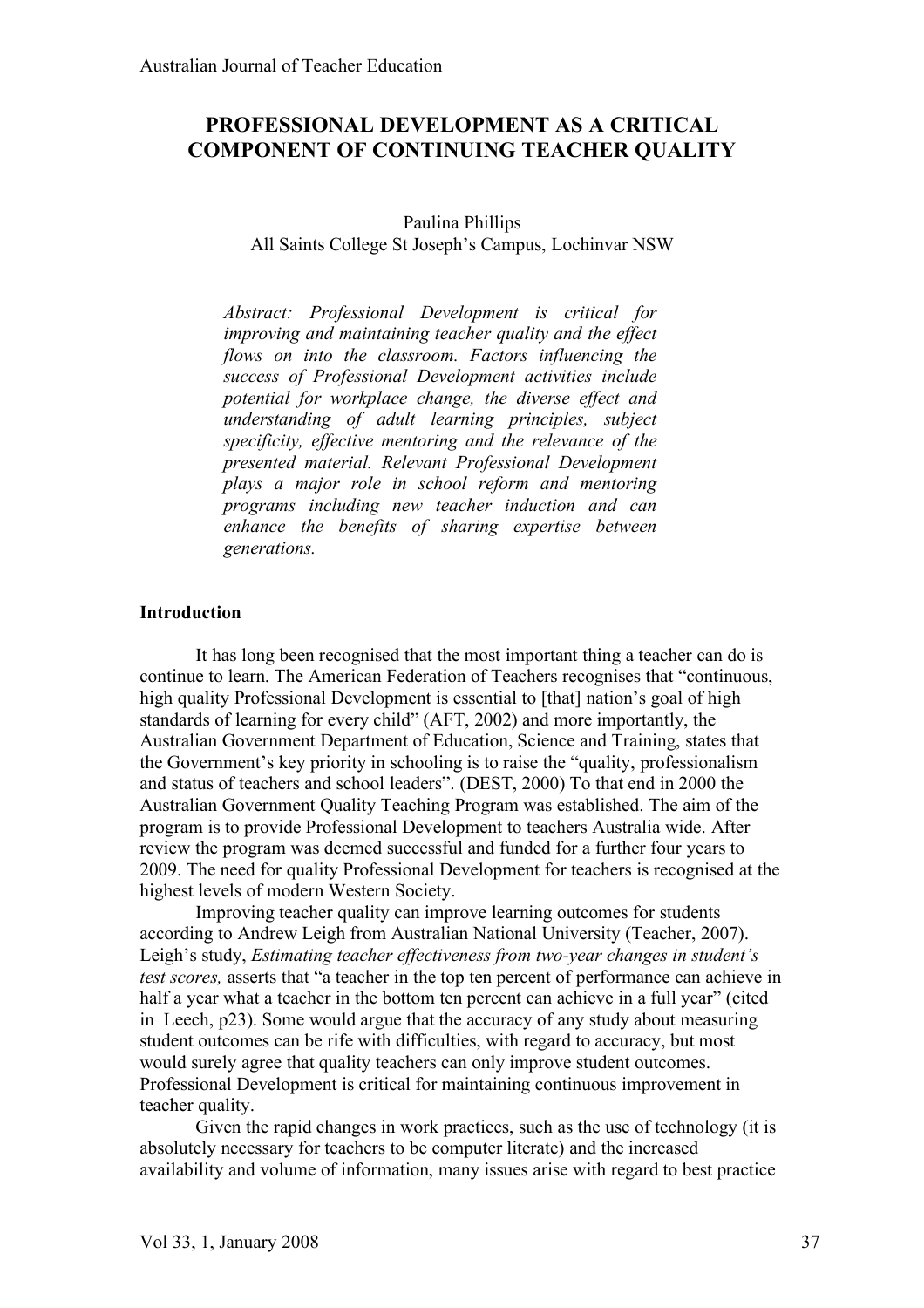adult education or Professional Development for teachers. Schools are an area with very specific needs and requirements in terms of Professional Development. What adult learning principles might influence the effectiveness of professional development for teachers? What factors might inhibit or enhance Professional Development success for teachers? Are there factors within the school environment that may affect learning outcomes?

There are a great number of theories about how and why adults learn. As with theories about how and why children learn, nearly all are based on either the behaviourist or cognitive approach from a psychological point of view. Stein, McRobbie and Ginns (1999) identify some common themes underpinning several theories and models of adult learning principles, namely those of Shulman (1987), Hargreaves and Fullen (1992) and Guskey (1986). Most pointedly they refer to the need for existing beliefs and knowledge of learners to be considered, non critical assistance with personal reflection, engagement in professional dialogue and a feeling of personal responsibility for learning. Teachers also need time and opportunities to test new ideas. This is a very humanistic approach to Professional Development. Lefrancois, 1994, asserts that humanistic psychology "is concerned with the uniqueness, the individuality, the humanity of each individual." (LeFrancois, 1994, p.240) Burns (1996) agrees, and argues that adult learners come to any learning environment with personality traits and values and attitudes that all affect the learning that takes place. These values and attitudes affect the way the trainer is perceived by the learner and also the way in which the learner perceives the content. This point is supported by Sternberg's theory of thinking styles (cited in Burns, 1996). He defines three different styles of "self government" (Burns, p.65). The legislative style, when planning and organising and creativity are more important than actually carrying out the plan, the executive style, when following an established plan in a structured environment is important, and lastly the judicial style, when analysing and evaluating a plan is at the forefront of thought. Sternberg indicates that while all three styles function in most people, one will dominate. These three very different styles of thinking would certainly influence individual perceptions of any given situation. An example of such a difference springs to mind that occurred at a recent Professional Development day. The facilitator asked participants to compile a list of things they hated about such days. About half the group agreed that butchers paper exercises were boring and the other half agreed that these types of activities were useful and even fun. Another Professional Development day focussed on spirituality and asked participants to share some defining moments in their life or career. Some participants found the stories inspiring and interesting, while others, once again, bored.

The Australian Council for Educational Research refers to Professional Development for teachers as "a vital component of policies to enhance the quality of teaching and learning in schools" (ACER, 2005). There are many factors that can inhibit or enhance the effectiveness of any adult learning program. Differences in styles of learning are one of many factors that contribute to different beliefs about the efficacy of Professional Development. Another factor affecting the success of Professional Development for teachers is linking the principles to practice in the classroom. Too often what takes place is not particularly relevant to what is actually taking place in classrooms. Swaney, 2007, says that this is not because we don't know what types of programs are effective for Professional Development for teachers, but because we too often choose inappropriately. Take for example the following three Professional Development attempts.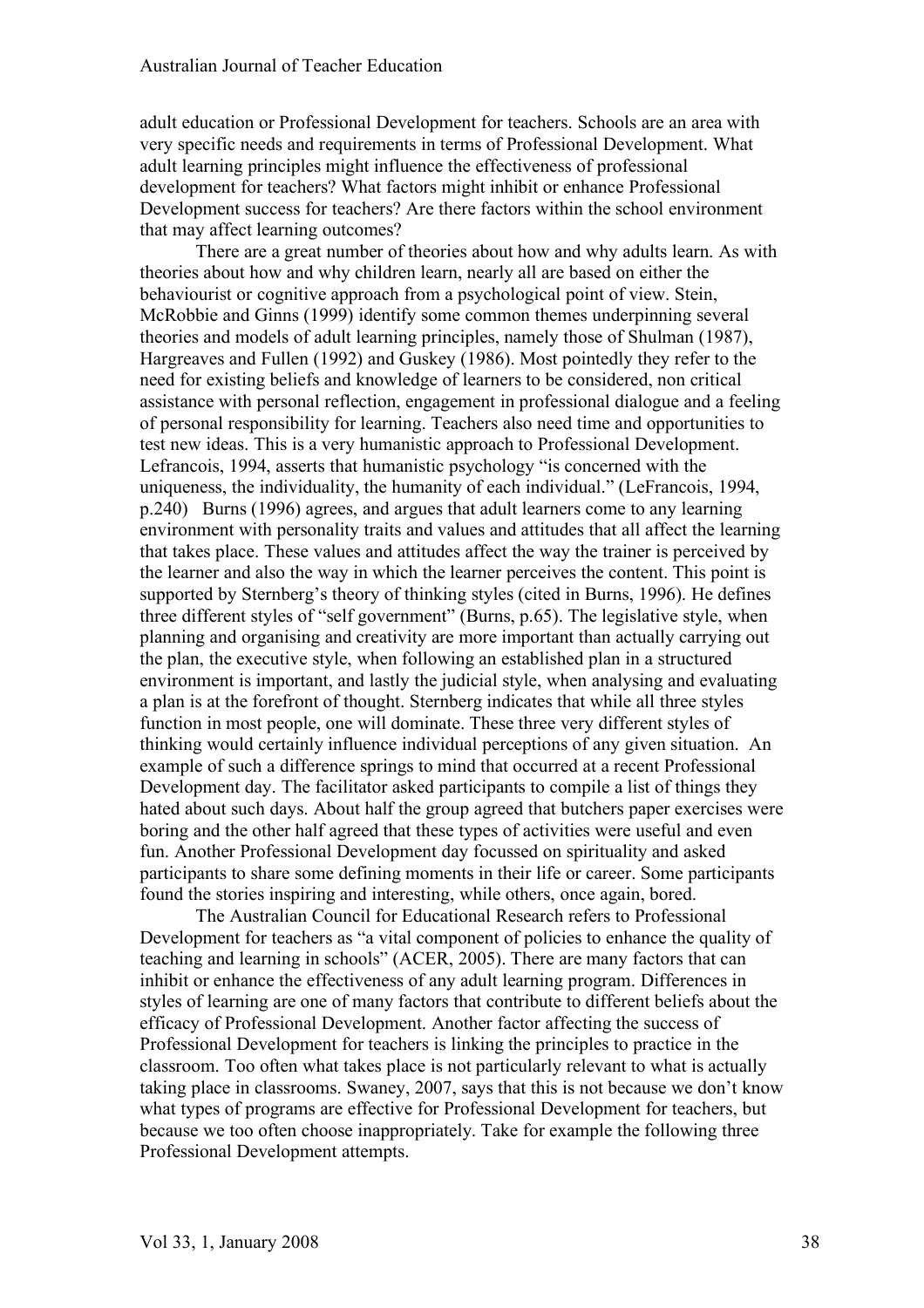The first focussed on the Enneagram, a tool for gaining insight into what sort of person and therefore what sort of learner a person is. A large part of a day on this topic became quite tedious and left no doubt that most participants found it quite interesting but irrelevant. Each of the other days focussed on actual science that takes place in the classroom. One occurred at the Children's Medical Research Institute and included hands on experimenting and useful resources and ideas, and another in a high school Science lab, run by a Chemistry teacher. Both offered an opportunity for professional dialogue and networking. Real experimenting took place and the laboratory once again seemed an exciting place. A feeling of inspiration ensued and participants went away having gained expertise and exciting lesson ideas and tools. These examples highlight that at least some Professional Development must be subject specific.

Experiences like those mentioned above provide an opportunity for professional dialogue and both assisted and non assisted non critical reflection, both essential for effective Professional Development for teachers. Non critical assistance with personal reflection is an important area of personal development for teachers, particularly in conjunction with engagement in professional dialogue. Burns, 1995 (p185) agrees in stating that "reflection on experience is a crucial factor in motivating the adult and in the learning process itself". For this reason it is common and beneficial for teachers to participate in networking days for Professional Development. Reflection can be either personal or collaborative, with both kinds offering a different degree of benefit, and some recommend a combination of collaborative reflection and the use of narrative (Gillentine, cited in Journal of early Childhood Teacher Education, 2006, p 343) as tools for effective Professional development. Gillentine's study considers the impacts of narrative and reflection, on teacher's "beliefs, values and practice, and sense of professionalism". He asserts that the study confirms that this is a valid method for Professional Development because the participants shared teaching knowledge and "validated participants as experts within the context of their own teaching". Attard and Armour (cited in Physical Education & Sport Pedagogy, 2004, p 209) presented similar findings. In their research, *A case study of one teacher's early-career professional learning,* they found that although the beginning teacher found the process of critical reflection difficult, he benefited "because it gave him a powerful sense of control over his professional learning and his professional life". While there is a great deal of literature that supports the use of reflection as an important part of continuing Professional Development for both beginning teachers and established teachers, not all agree. Day ( 1993, p 83) argues that reflection in itself is not enough. He asserts that much of the "literature and practices" that claim to enhance teacher growth "fail to consider the need for reflection to be accompanied by confrontation if development is to occur". It may be that the reflective process would be more beneficial if it involved a whole school community approach, thus alleviating the potential to make beginning teachers feel singled out and allow for non critical confrontation to guide the reflective process. Implementing such a system of Professional Development would surely require strong and supportive leadership to avoid creating discontentedness among staff.

There are many poor examples of Professional Development attempts. It would be difficult to disagree with Costa and Marzano, 2006 (cited in Swaney, 2007) about their view of professional development choices. Often, some random and unsolicited facsimile shows up in the staffroom and someone says "Looks good. Let's go" and so we do. They refer to this as the LGLG approach. Costa and Marzano go on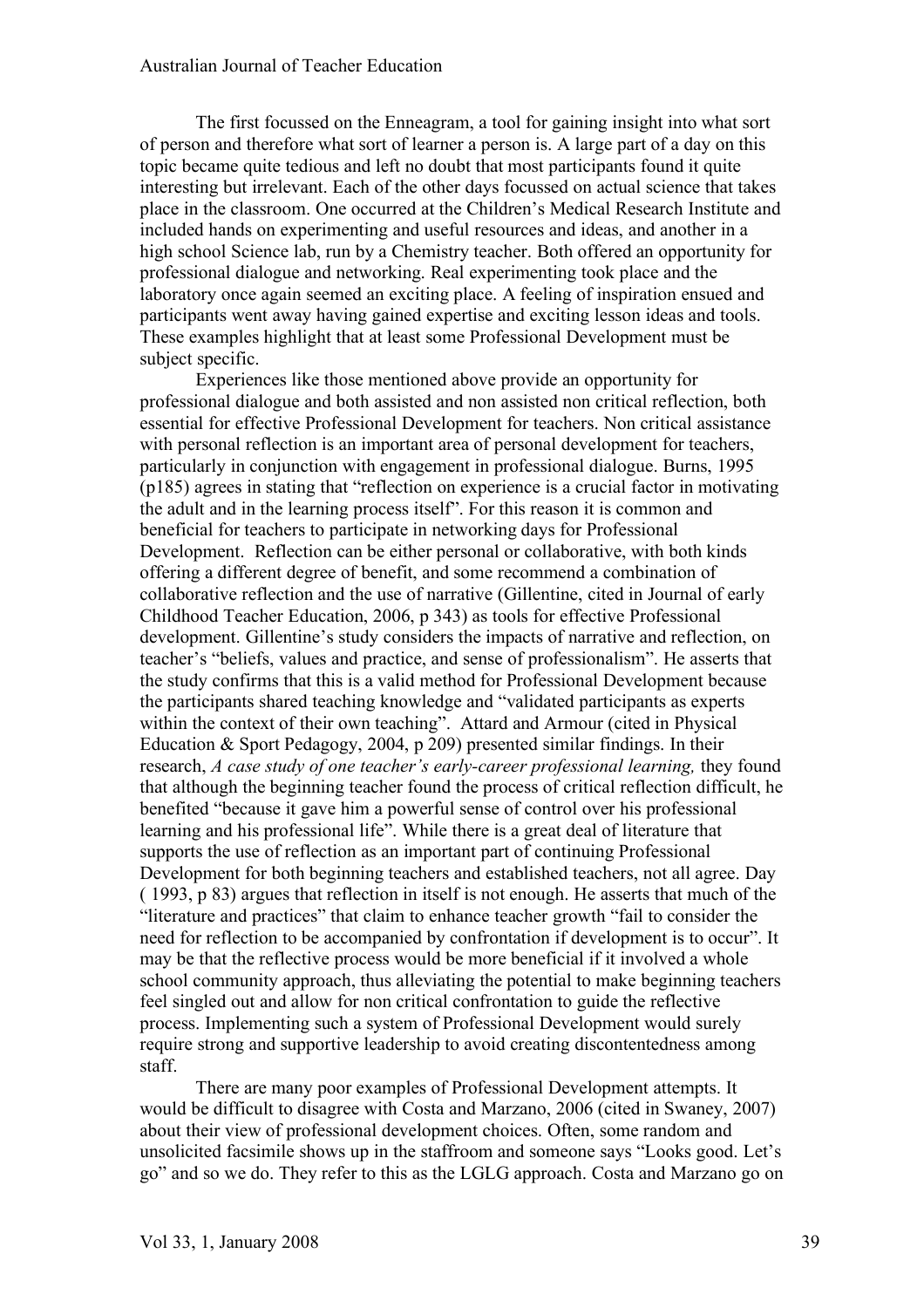to explain how the LGLG approach fails in terms of effectiveness. In concurrence with other studies and my own personal experience they cite the vague relationship to the classroom, no preparation required, simple dissemination of information, little relevant activity and no real application as adding up to very little actual Professional Development.

Keeping subject specific plays a key role in the effectiveness of Professional Development. An example of a Professional Development program that has been measured as successful is the Primary Connections program. This program aims to address the projected shortage of skilled Science professionals by empowering Primary teachers to cope with the desire for a lot more science to be taught in schools. Primary Connections delivers hands on practical training for Primary teachers that can be translated into the classroom (Peers, 2007). One participant, who had previously admitted to avoiding teaching Science, is quoted in Peers' article as saying "if only I'd had the experience of Primary Connections early in my career" (p 17). Research cited in the article indicates that nearly 100 percent of participant teachers reported that their teaching of Science had improved. Professional development opportunities are available ranging from indigenous immersion to pure mathematics. Keeping it relevant is sometimes overlooked.

Professional Development is also the key to any educational or school reform. Change can take place if Professional Development is relevant and systematic. Change and reform are inevitable with constantly developing ideas of what constitutes best practice in teaching and learning and societal changes. Information and computer technology in the classroom is a typical example. As little as fifteen years ago many classrooms and in fact teachers did not use computers. Today that situation has changed radically. Computers are used in lesson preparation, lesson delivery, research and communication to name just a few applications. This type of paradigm shift demands a systemic approach to professional development for teachers. A Report to the Commonwealth Department of Education, Science and Training, in support of systemic Professional Development lists four main criteria (Downes et al, 2001). In essence they are:

- Development integrated with a comprehensive change process
- A reciprocal relationship between individual and organisational development
- The need for individuals to plan their development to suit school needs and schools to plan according to individual or faculty needs
- Promotion and sustenance of organisational and individual teacher change

Some of these goals are not easily achieved. Schools like any other organisation are fragmented, which creates difficulty with any systemic approach. Most schools have individuals in managing roles, individuals in pastoral care roles and individuals in teaching roles, with many individuals wearing more than one of these hats. Burns, 1995 (p83) identifies this problem by suggesting that "the fundamental organising principles of organisations currently obstruct the learning process". He also says that "the fragmented nature of bureaucratic organisations tends to prevent employees thinking for the organisation or themselves in a holistic manner".

Teachers must be a fundamental part of any systematic change in schools. David Carless (Curriculum Perspective, 2004) discusses at length reform strategies in Hong Kong schools. As discussed earlier, the individual differences that adult learners bring to the table must always be considered. For reform to take place in schools much professional development and professional dialogue must take place. Carless argues that "a failure to recognise teachers' past achievements, experiences and challenges is likely to alienate them from and/or reduce their commitment to any new reform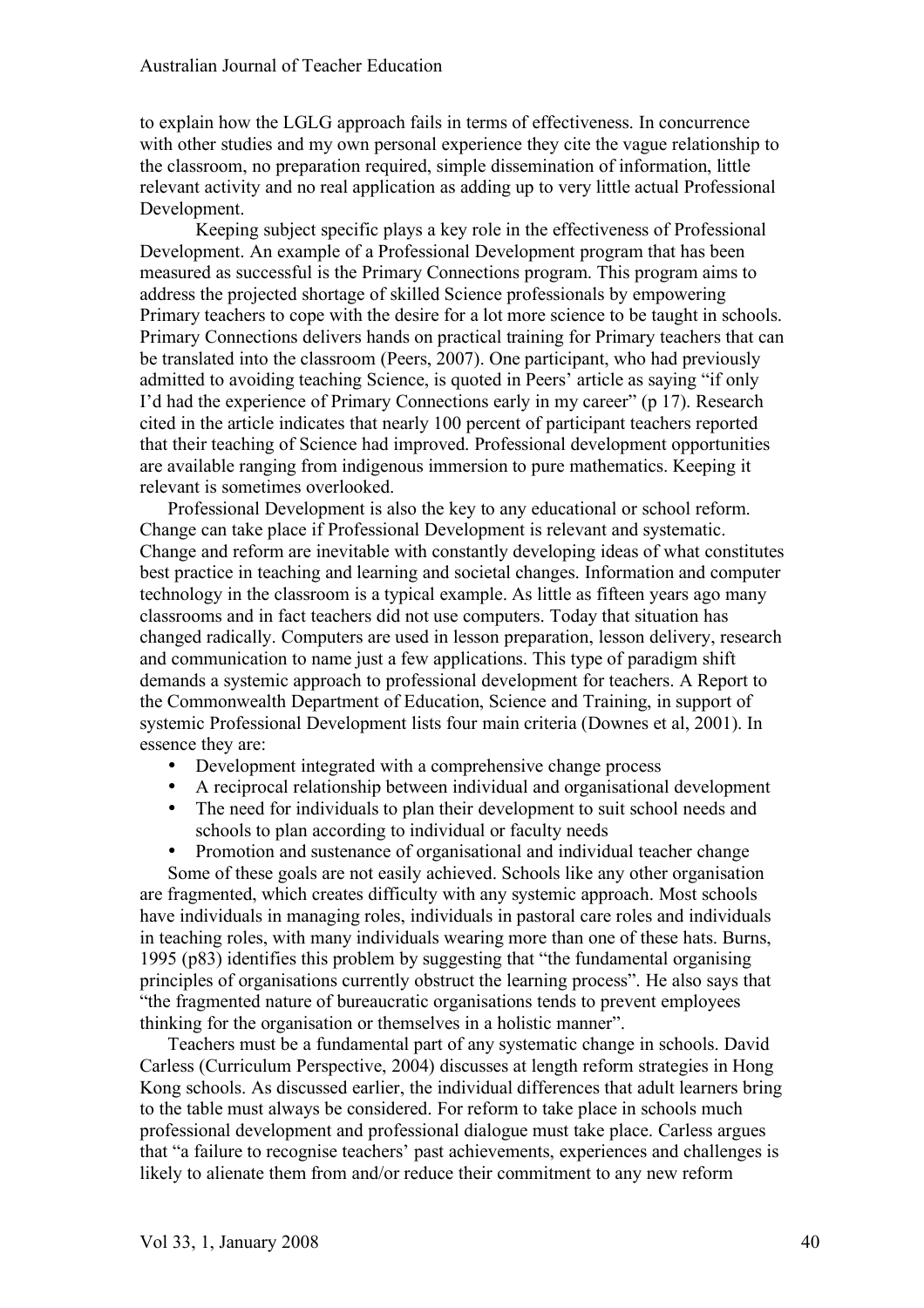agenda" (p 49). Carless also discusses the incidence of teacher resistance to change in the program he is studying, which is the introduction of a new program for teaching English as a second language. Experience shows that teachers are usually resistant to change which makes them tend toward resisting some Professional Development offerings, as quite often the development represents the introduction of new ideas or alterations to current practices. Are teachers really resisting some developments because it might add to already difficult workloads in terms of paperwork. Carless interviewed some of the teachers involved in his research who indicated that this was indeed a problem.

A great deal of learning that teachers pursue, normally for higher qualifications such as Master and PhD awards, occurs through means of external learning. The idea of a "restricted professional" and an "extended professional" was proposed by Hoyle in 1972 (cited in Frost, 2006). Hoyle argued that the restricted professional focussed on the classroom and the extended professional had a more theoretical approach and viewed the school in a broader sense. Teachers who attempt to extend their agency or "ability to make a difference", (Durrant and Holden, cited in Frost, 2006), by undertaking further research or study face a unique set of factors that may influence their success or failure rate. Limited time, job stresses, family commitments, motivation, high costs and access to research materials are just some examples of difficulties that individuals may face when seeking to learn through distance education. Some would argue that these inhibiting factors are worth overcoming. For example Stenhouse, (1975, cited in Frost, 2006), argues that it is important for teachers to integrate inquiry with teaching to maintain professionalism. Frost (2006), while in some agreement with Durrant, Holden and Stenhouse, argue that opportunities for leadership are "powerful learning experiences". Another area of potential learning that occurs is peer facilitated Professional Development. This is common for smaller ideas and more directed information, such as individual behaviour or education plans for particular students. There seems to be little motivation for teachers to pursue further education. Generally it is self funded, provides no monetary benefit and is of only slight benefit in professional advancement. A typical school with a staff of about fifty teachers may only have two or three individuals with higher than Bachelor qualifications for these reasons. The Australian Catholic University's (2001) response to the New South Wales Department of Education and Training's Review of Teacher Education in New South Wales, when commenting on the proposal to introduce an Australian Graduate School of Teaching, writes, "Given the lack of support by funding bodies and employers for postgraduate teacher development, this proposal seems to represent a well intentioned but inappropriate approach to enhancement of research and postgraduate teacher development" (p 2).

With many teachers approaching retirement age and enrolments rising, induction and mentoring of new teachers is becoming a focal point for professional development in many schools. Schools and universities have traditionally and still do offer and require new teachers to attend practicum experiences and undertake an internship in order to graduate. Mentoring is a practical way to pass on important traditions, information, procedures and knowledge both of subject content and classroom management skills. This type of adult learning is often called intergenerational learning and is recognised as a practical and successful teaching and learning practice. It is not only in education that the ageing workforce gives rise to some concern. When interviewed by the ABC in 2004, Ron Anderson, Executive Director of Adult Learners Australia discussed this problem. He says that "workplace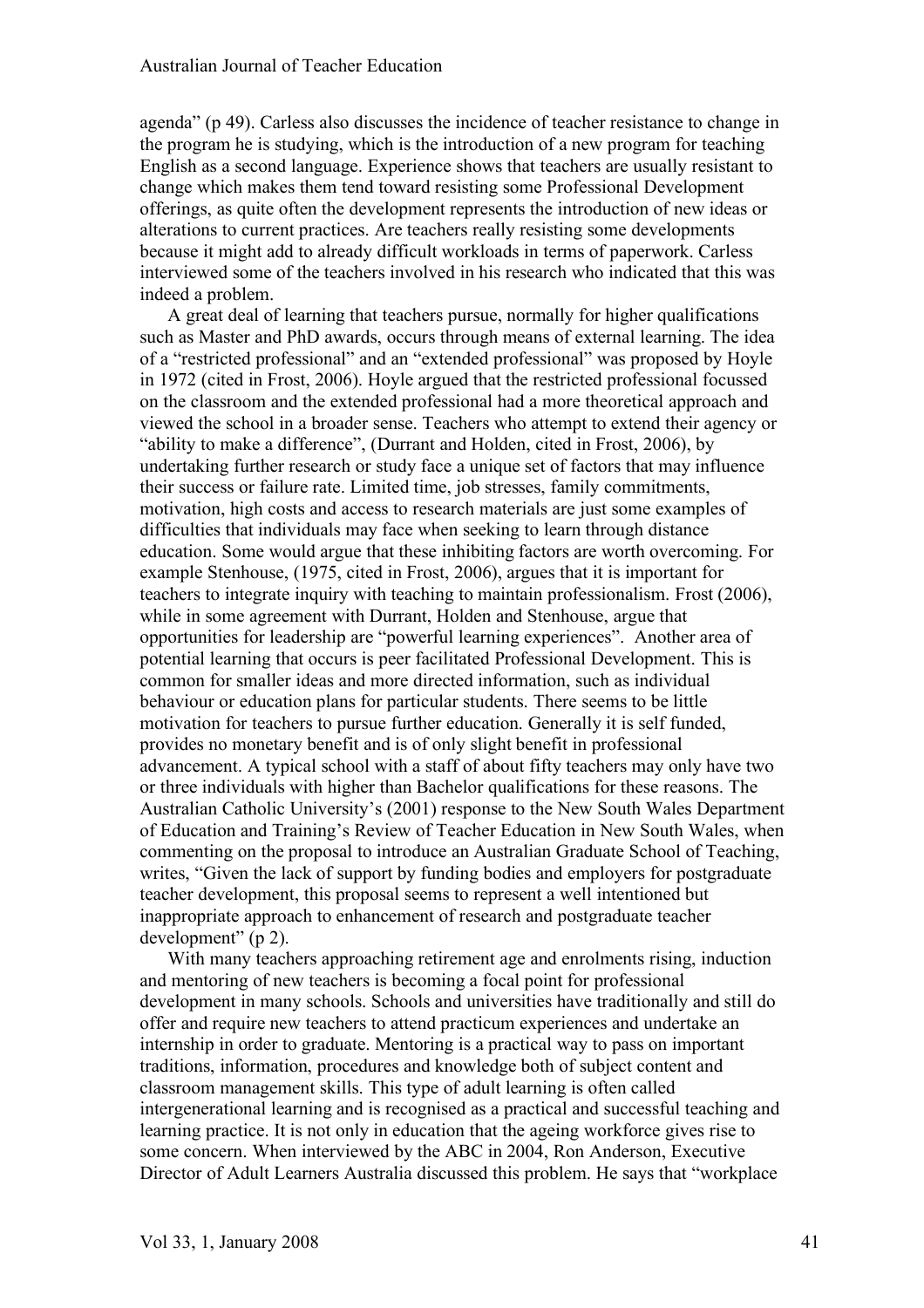learning is becoming crucial to meeting these numerous and changing demands" (Anderson, 2004). Mentoring is non formal learning and is quite different to learning in formal settings. Anderson presents the view that intergenerational learning is "different from what is offered now in formal courses". He goes on to describe this informal adult learning as "context bound". A school is a very specific context, and "emphasising learning over training", is particularly relevant to the school setting. He also says it "depends on the responsibility for learning being spread amongst a number of people in the workplace". In schools this is usually teachers from the relevant faculty. Chris Eddy, Principal of Bellaire Primary School, where a strongly supported mentoring program exists, has this to say about its success:

> The use of a critical friend or mentor is a powerful Professional Development strategy that allows graduates and new teachers to our school to learn directly from more experienced colleagues, that provides opportunities for frank and confidential critical discussions, that fosters reflection and goal setting, that enhances career guidance, and that provides a unique opportunity to develop personal and professional relationships with colleagues. (Teacher, 2007, p 15)

Evans-Andris, Kyle and Carini (2006) do not agree that mentoring is as successful as many would argue. While recognising that there is a "strong relationship between teacher mentoring programs" and "patterns of teacher retention" and that "high quality preparation, induction, and mentoring programs can lower attrition rates and enhance teacher effectiveness" (p 289), these authors find fault with the mentoring framework commonly used. In their study of a Kentucky Internship Program the results showed that the "emotional and technical support through mentoring proved inadequate in meeting needs", and that "interns wanted structured professional development including information sharing, peer networking, and evidence of professional growth" (p 289). Conversely to Evans-Andris, Kyle and Carini, Odell (1992) surveyed teachers four years after beginning and found that they reported emotional support as the greatest benefit of mentoring (p 200). These findings would indicate that a range of strategies would be more useful and appropriate, for beginning teachers at least. Koro-Ljungberg and Hayes (2006) also agree that "mentoring is an important vehicle for immersing new members into a community of practice and ensuring their success" (p 389) but they too identified problems associated with the practice. Their study examined the mentoring experiences of ten female graduate students who reported some positive and some negative incidents. One student with a male mentor reported "problems related to her minority status" which led to her mentor being dismissive, unhelpful and derogatory. This student's confidence was affected and future study plans cancelled (p 399). The choice of suitable mentors is critical for the practice to succeed.

What qualities are important in a suitable mentor and what knowledge and expertise should be passed on? Achinstein (2006) calls this suitability "political literacy" (p 123). An ability and willingness to impart knowledge about much more than just classroom teaching is imperative if mentoring beginning teachers. Sometimes the stress of starting out can be greatly alleviated by something as simple as knowing how to jiggle with the photocopier and get a few more copies, or understand which office staff member is willing to help with typing. A new teacher needs much more than just help in the classroom, they need help navigating the politics, culture and day to day administration of the school. Each school has an individual set of these factors. Experienced teachers have a wealth of knowledge to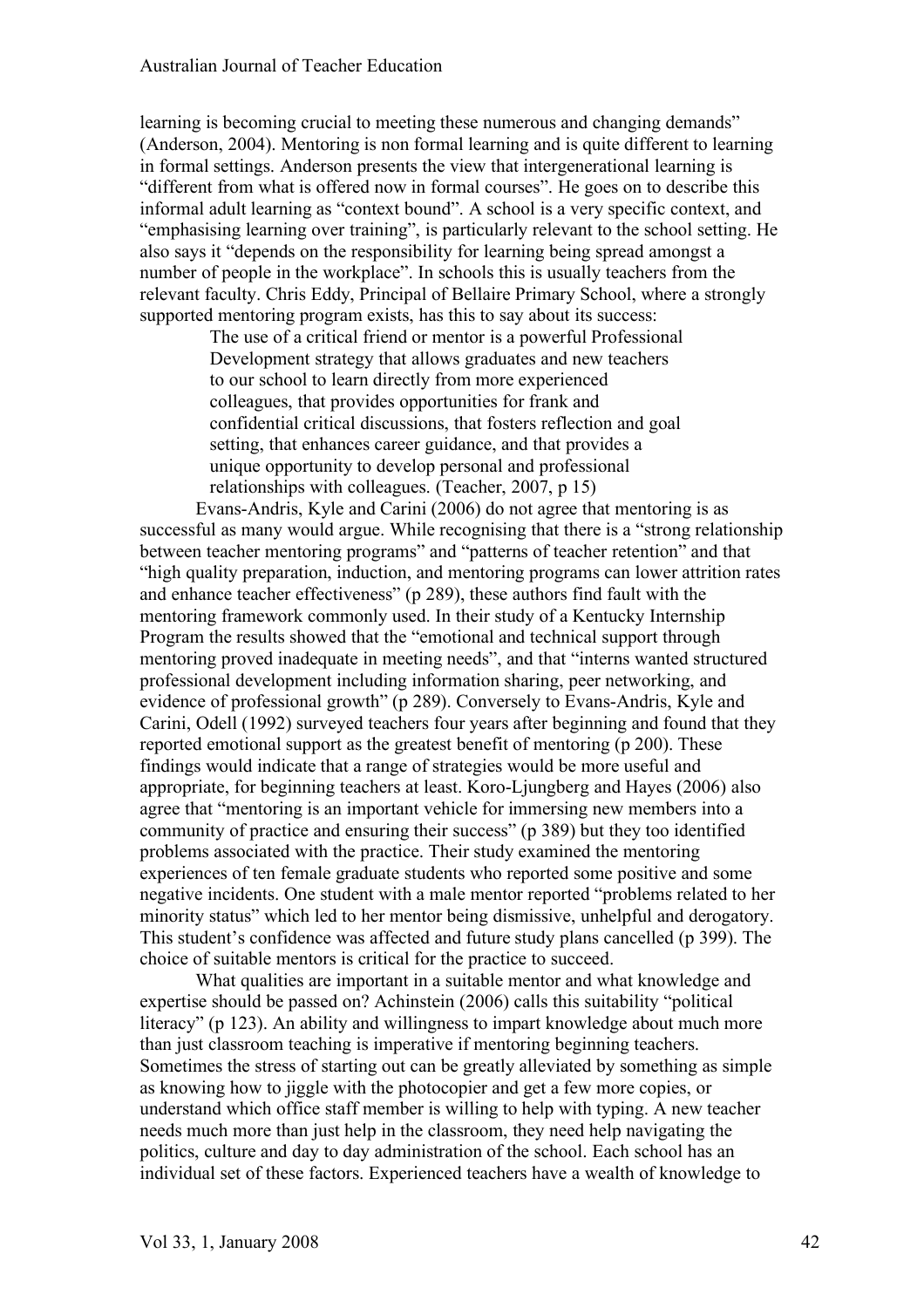pass on to new teachers and also teachers that are experienced themselves but are new to any school. The role of mentor is multifaceted and must be so for successful induction of both new teachers and staff new to any school. A close relationship between an experienced teacher and a beginning teacher may assist in identifying the likelihood of beginning teacher burnout. The rate of attrition is high among new teachers and is largely attributable to the pressures of the job. In equipping mentors with the necessary skills for mentoring this should be considered. What about teachers that need help and are not new to the profession? Apparently mentoring and reflection can be useful for these individuals too. A study by Gail Flesch (2005) finds that intensive mentoring, along with discussion and reflection encouraged teachers in difficulty to improve their practices and bring about useful change (p 69).

Goddard, O'Brien and Goddard (2004) assert the importance of noting early warning signals of burnout and the mentor is in an ideal position to monitor the beginning teacher. The signs of burnout should be easily recognised by a mentor who is assuming a close relationship with a beginning teacher, or an experienced teacher requiring assistance. Goddard et el describe burnout as "a chronic state of physical, emotional and mental exhaustion that arises in personnel from the cumulative demands of their work" (p 857). Mentoring in respect to minimising the incidence of burnout could be equally useful across the range of teacher ages and experiences. According to Goddard et al, a study conducted by Fimian and Blanton in 1987 revealed that burnout rates are almost identical in beginning and experienced teachers.

Some barriers to adult learning are more subtle but may be just as complex as those already mentioned. Adult learners are often asked to reflect on their own experiences and to share those experiences and reflections openly. This process, for some, introduces an element of risk. The risk element may stem from a fear of laying oneself open to ridicule for example, or may stem from the learner's perception of the subject matter or even the teacher. Whatever type of barrier, according to Boud and Walker (1993) the barrier may be learned, and the individual may have an impaired ability to respond to it. They also point out that most experiences are more complicated than just that, but are linked to other experiences and it is not possible to actually separate them out.

The importance of continued learning for teachers is clear, although there are many factors that can enhance or inhibit teacher Professional Development. Popular learning theories such as cognitive and behavioural theories explain some of these factors, but not all. In reality the parameters are extensive and the problems are much more complex. Uncontrollable ingredients play a major role, such as individual differences and experiences, but the sheer volume of possibilities for Professional Development, are a problem in themselves. Professional Development opportunities for teachers may take many forms, ranging from mentoring, induction, external study for higher qualifications, reflective studies of facilitated learning. Whatever the delivery method the major consideration should be how relevant the instruction is. There is little or no benefit, no matter what the delivery method or individual differences of the participants, if the material is not useful and relevant.

#### **References**

Achinstein.B (2006) "New teacher and mentor political literacy: reading, navigating and transforming induction contexts" *Teachers and Teaching,* Vol 12, Issue 2, April 2006, pp 123-138.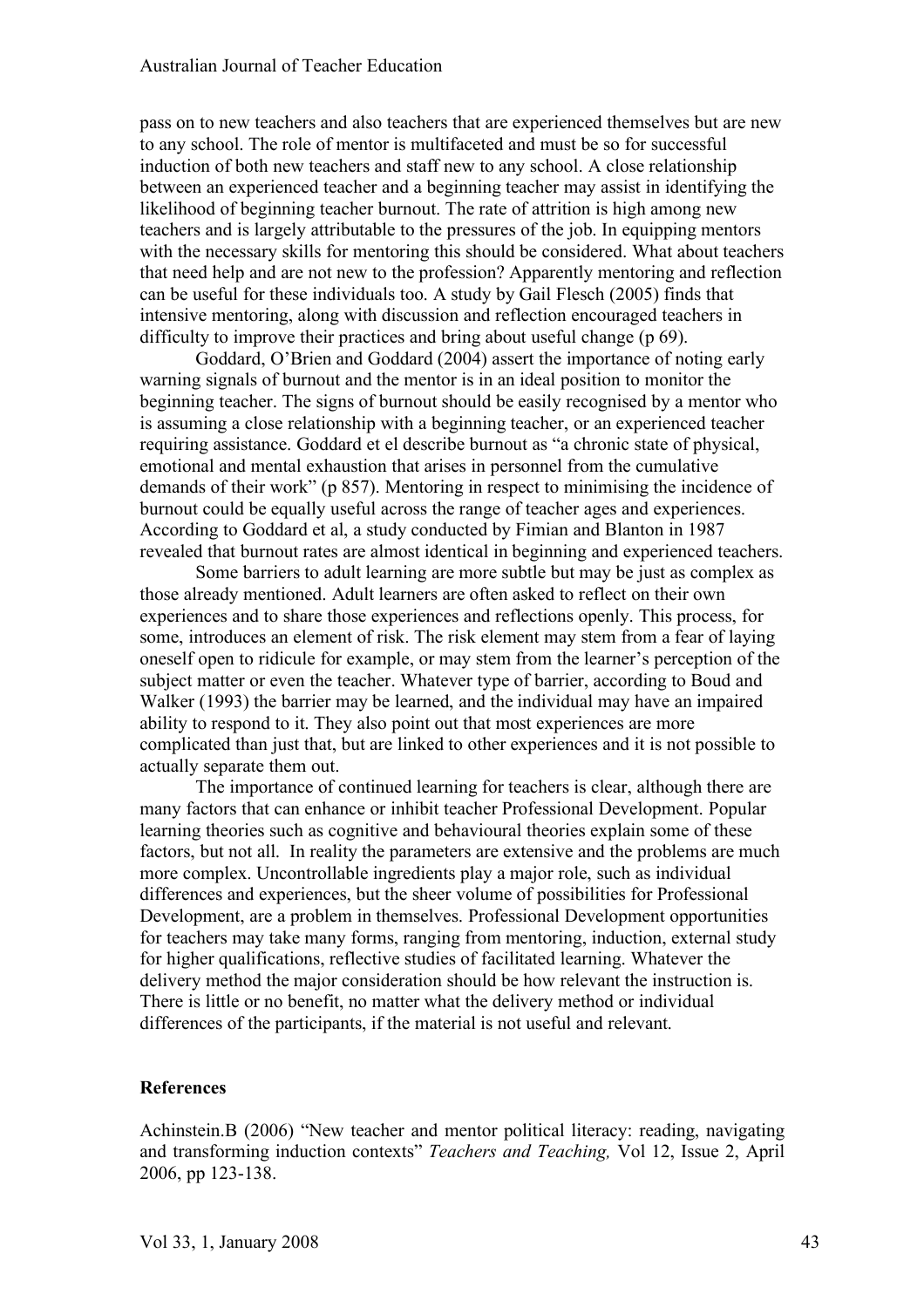American Federation of Teachers, 2002. Professional development for Teachers. Cited at http://www.aft.org/topics/teacher-quality/prodev.htm, accessed 17.07.07.

Anderson.R (2004) ABC Radio National. Program Transcript *Intergenerational Learning* www.abc.net.au/rn/perspective/stories/2004/1190762.htm Cited 29/07/07

Attard.K and Armour.K (2006) *Reflecting on reflection: a case study of one teacher's early-career professional learning. Physical Education & sport Pedagogy,* Vol 11, Issue 3, November 2006, pp 209-229.

Australian Council for Educational Research, 2005. Professional development for teachers and school leaders. Cited at

http://www.acer.edu.au/teaching\_leadership/PDforteachers.html

Accessed 18/07/07.

Australian Government Department of Education, Science and Training, 2000. Australian Government Quality Teacher Programme Cited at http://www.qualityteaching.dest.gov.au/About.htm accessed 21/07/2007.

Boud.D, Cohen.R and Walker.D (1993) Using experience for Learning Open University Press, Buckingham, UK.

Burns.R (1995) The Adult Learner at Work Business and Professional Publishing, Chatswood, Australia, p 83, 185.

Burns. S (1996) Artistry in Teaching: Thinking differently about the way you help people to learn Woodslane Press, Warriewood, NSW.

Carless.D (2004) "Continuity and 'teacher-centred' reform: Potential paradoxes in educational change" *The journal of the Australian Curriculum Studies Association,*  Vol 24, no 1, April 2004, pp 42-49

Day. C (1993) "Reflection: a necessary but not sufficient condition for professional development". *British educational Research Journal,* Vol 19, Issue 1, 1993, pp 83-93. Downes.T, Fluck.A, Gibbons.P et al (2001) *A Report to the Commonwealth Department of Education, Science and Training*. Australian Curriculum Studies Association, chapter 2, 2.1.2 and 2.2.2.

Eddy.C (2007) "You've Got a Friend" *Teacher- The National Education Magazine.*  October 2006, p15.

Evans-Andris. M, Kyle.D, Carini.R (2006) "Is Mentoring Enough? An examination of the Mentoring Relationship in the Pilot Two Year Kentucky Teacher Internship Program. *The New Educator.* Vol 2, Issue 4, Dec 2006, pp 289-309.

Flesch.G (2005) "Mentoring the non-coping teacher: a preliminary study". *Journal of Education for Teaching.* Vol 31, Issue 2 May 2005, pp 69-86

Frost. D (2006) "The Concept of 'Agency' in Leadership for Learning" *Journal of the Australian Council for Educational Leaders*, Vol 12, no 2, Spring/Summer, pp20-21.

Gillentine.J (2006) "Understanding early Literacy Development: The Impact of Narrative and Reflection as Tools within a Collaborative Professional Development Setting". *Journal of Early Childhood Teacher Education,* Vol 27, Issue 4, October 2006, pp 343-362.

Goddard.R, O'Brien.P and Goddard.M (2006) "Work environment predictors of beginning teacher burnout" *British Educational Research Journal*, Vol 32, No 6, December 2006, pp 857-874.

Koro-Ljungberg and Hayes S (2006) "The relational selves of female graduate students during academic mentoring: from dialogue to transformation." *Mentoring and Tutoring.* Vol 14, no 4, November 2006, pp 389-399.

Leech.R (2007) "Scoop:Teacher quality matters" *Teacher- The National Education Magazine.* July 2007, p23